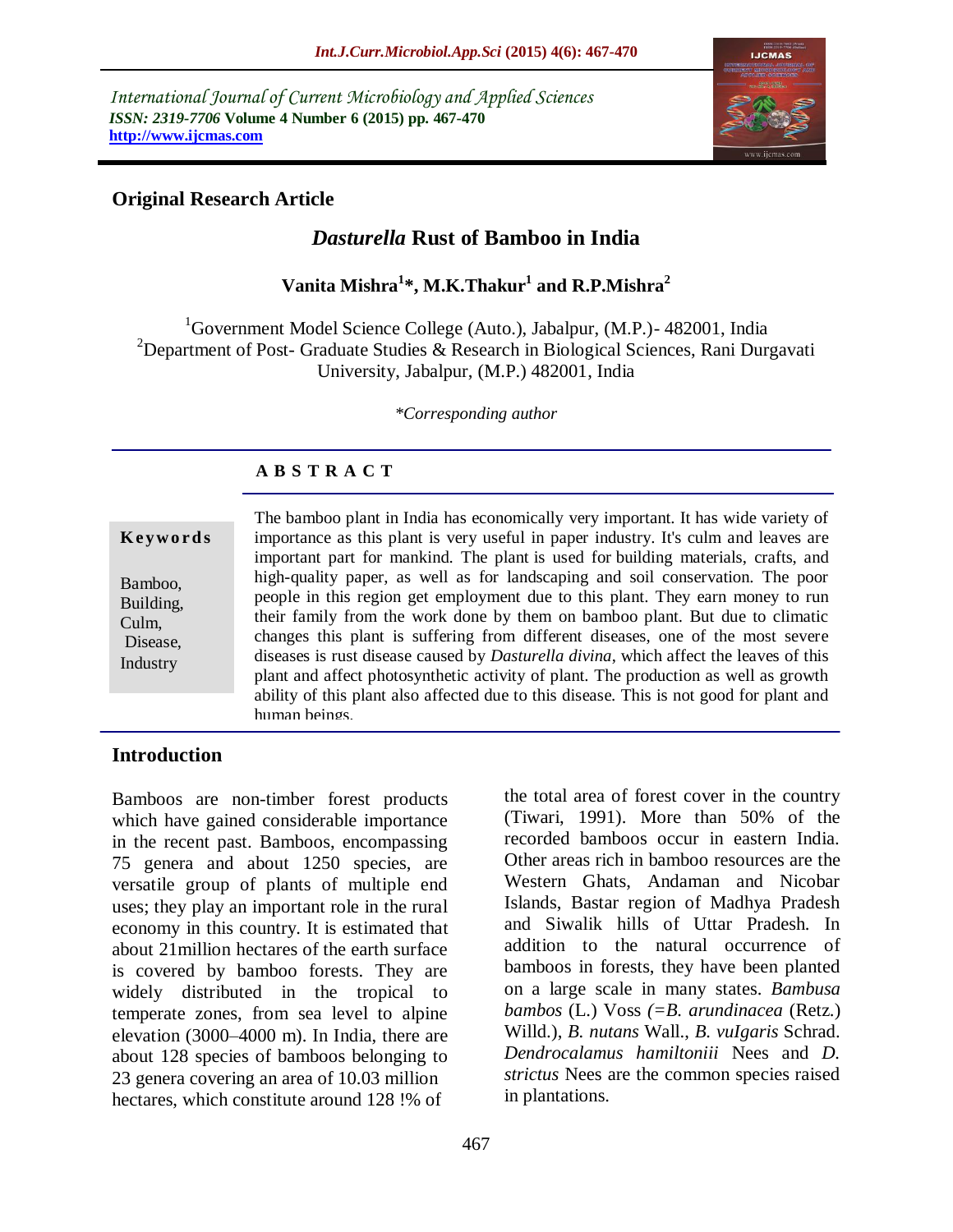Bamboos have a wide range of social and industrial uses as foods, building materials, crafts, and high-quality paper, as well as for landscaping and soil conservation. The India bamboo market includes local sales of potted bamboos, with some types priced at several hundred rupees per pot, and a burgeoning bamboo timber industry for furniture and housing construction. Bamboo plants normally require little maintenance and can live for decades without much care. In some cases, however, insect pests and plant diseases significantly diminish the growth and quality of bamboo.

About 17 bamboo species belonging to five genera have been recorded in Kerala (Gamble, 1896; Muktesh kumar, 1990).Of these, *B. bambos, D. strictus*, *Pseudoxytenanthera bourdillonii* (Gam.) Naithani, *P. ritcheyi* (Mum) Naithani *(=Oxytenanthera* monostigma Bedd.), *Schizostachyum beddomei* (Fisch.) Majumdar (= *Teniostachyum* wightii Bedd.), *Ochlandra travancorica* (Bedd.) Benth. ex Gam., *O. scriptoria* (Dennst.) Fisch., *O. beddomei* Gam., *O. ebracteata* Raizada & Chatterji and *O. wightii* Fisch. occur naturally. Bamboos have also been raised in pure or mixed plantations. So far, an area of 3,400 ha has been brought under bamboo cultivation (Anon., 1990). Apart from this, bamboos are grown traditionally homesteads and farmlands, accounting for a total of 310 ha in homesteads (Krishnankutty, 1991) alone. As 'poor man's timber' bamboos play an important role in the rural economy of the State. They are used in traditional cottage industries for making mats and baskets and about 30,000 people are directly or indirectly dependent on this for their livelihood (Nair, 1986; Muraleedharan and Rugmini, 1990).

At least 29 rust fungi belonging to six genera (*Dasturella* or *Kweilingia, Puccinia, Uredo, Phakospora*, *Stereostratum*, and

*Tunicopsora*) cause bamboo rust diseases globally. *Dasturella divina* infects many genera of bamboos in India. Globally, *Dasturella* or *Kweilingia* rust is relatively widespread within bamboo plantations and in natural stands. The rust can be an economically important disease on some species and in some locations depending on environmental conditions.

From India,so far, two species of *Dasturella*  viz., D. *divina* (=D. *oxytenantherae* Sathe) and *D. bambusina* have been recorded on different bamboos (Mundkur and Kheswala, 1943; Sathe, 1965; Bakshi and Singh, 1967; Rangaswami *et al.,* 1970). *D bambusina* differs from *D. divina* mainly in the number of teliospores per chain and depth of telial coloumn.

# **Disease symptoms**

Infection usually appeared during the month of August on the mature leaves in the form of greyish brown minute flecks; usually, the juvenile leaves did not get any infection. The small flecks coalesced and formed spindle shaped dark brown pustules with pale halo around. Mature leaves were found more susceptible to infection than younger ones; higher density of uredinia was observed on the former than the latter. Uredinia, yellowish brown in colour, developed in the fleckson the adaxial surface of leaves. Development of uredinial sori was observed rarely on the abaxial surface. In severe cases, the adaxial surface of the entire leaf lamina became completely covered with uredinia imparting yellowish brown colour. The rust infection continued till late May. Dark brown teliosori developed either in mature uredinial sori or separately on the adaxial surface in linear rows during January. Necrosis and withering of mature leaves occurred due to severe rust infection.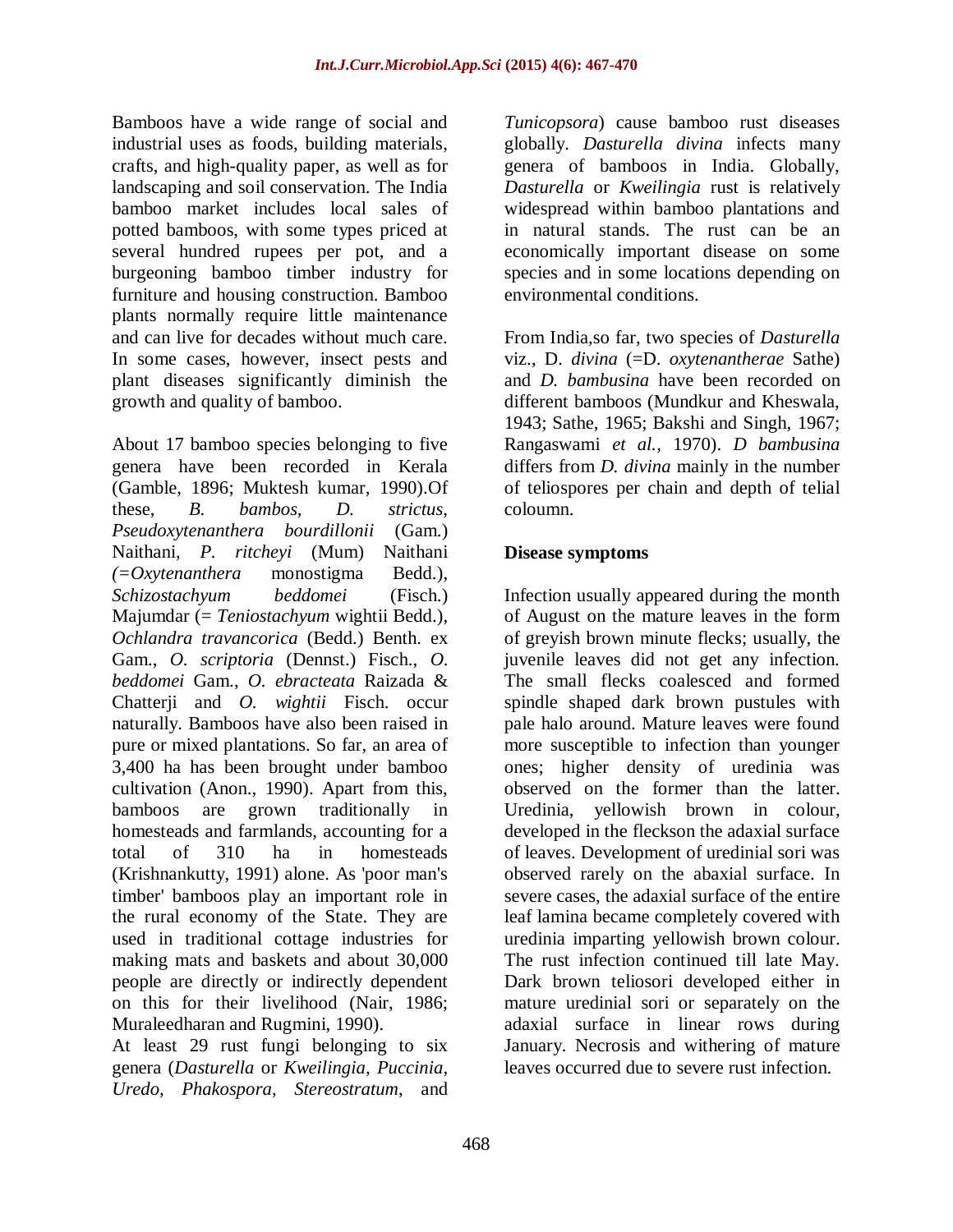

**Fig.1** Shows the bamboo leaves infected with *Dasturell divina*

**Fig.2** Teliospores of **Fig.3** Uredospores *D.divina* are brown, thick of *D. divina* are brown walled, two celled thick walled, round and spindle shaped. to oval in shape. Scale-1cm=10µm





#### **Damage**

Although *Dasturella* rust is an important rust disease for bamboo plantations as well as naturally grown bamboo plats. This rust is mainly found on upper surface of bamboo leaf, so this is obvious that it severely affects the photosynthesis activity of the plant. As the photosynthetic activity affected by this fungus the plant will not get proper food made by leaves. For this reason the growth and production ability of plant affected (Mohanan, 1887). The bamboo plant in India is economically very important as this is the source of bamboo shoots and pulp. Epidemics of *Dasturella* rust in bamboo nurseries can show production problems by defoliating young plants.

#### **Management**

An effective management of *Dasturella* rust is quite difficult, the reason for this is that the infected leaves of bamboo continuously produce enormous rust spores, which spread through wind and spread disease from plant

to plant. By adequate plant nutrition, increased plant spacing, removal and disposal of dead plant leaves and other plant debris, good aeration in area, and application of fungicides may be the solution to remove these fungi from the bamboo field.

From this study it has been concluded that the rust *Dasturella divina* is found to be a severe disease. It destroys the life of bamboo plant. This fungi grow very fast after infecting the host plant. As the poor people of this country depend on this plant for their survival, it is very necessary to save bamboo tree from rust infection and give proper treatments to prevent from this disease.

#### **Acknowledgement**

The authors are thankful to Head, Dept. of Post-Graduate studies and Research in Biological Sciences, R.D.University, Jabalpur and Head, Dept. of Botany, Microbiology & Environmental Science,